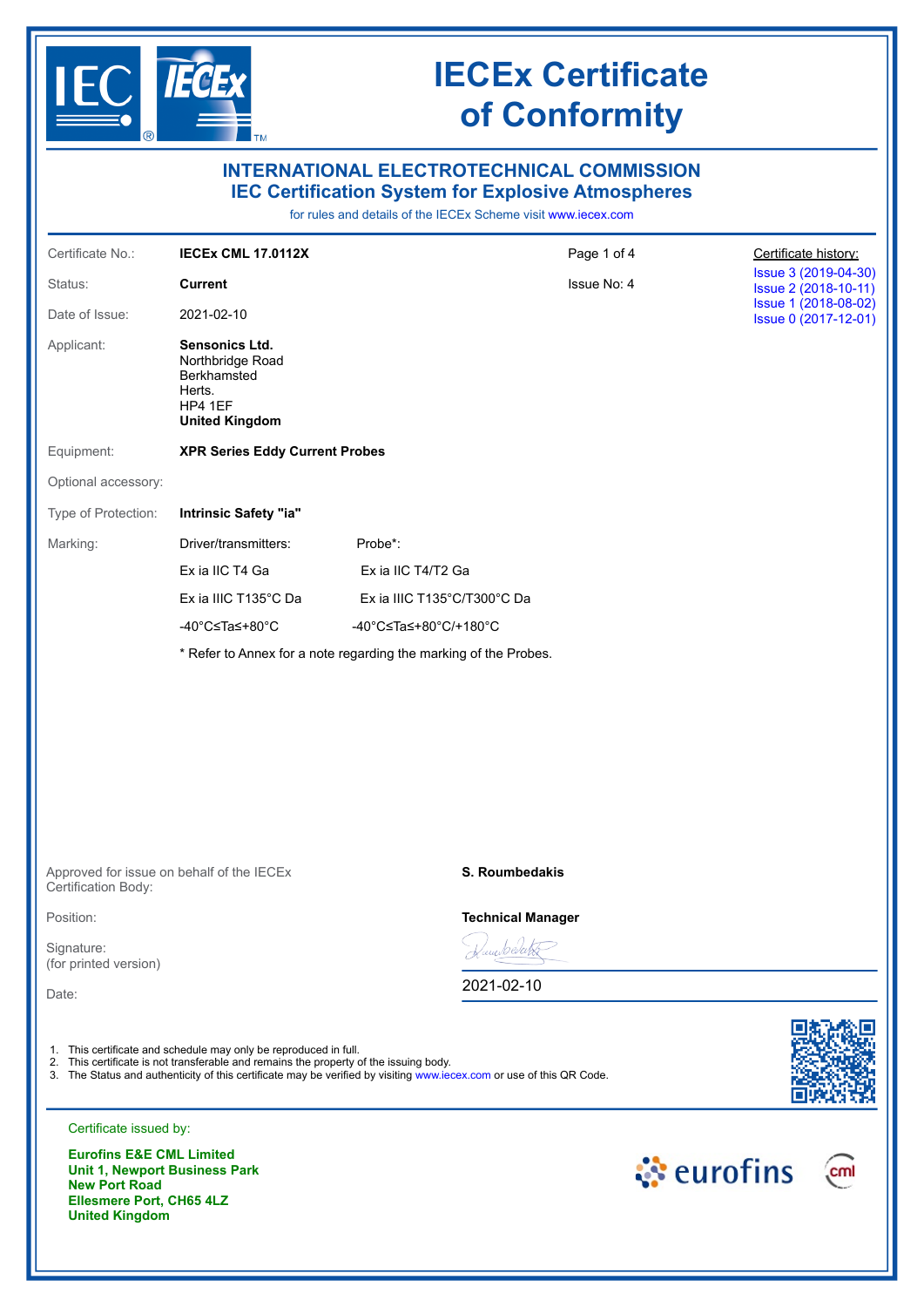

Certificate No.: **IECEx CML 17.0112X** Date of issue: 2021-02-10 Page 2 of 4 Issue No: 4 Manufacturer: **Sensonics Ltd.** Northbridge Road **Berkhamsted** Herts. HP4 1EF **United Kingdom** Additional manufacturing locations: This certificate is issued as verification that a sample(s), representative of production, was assessed and tested and found to comply with the IEC Standard list below and that the manufacturer's quality system, relating to the Ex products covered by this certificate, was assessed and found to comply with the IECEx Quality system requirements.This certificate is granted subject to the conditions as set out in IECEx Scheme Rules, IECEx 02 and Operational Documents as amended **STANDARDS** : The equipment and any acceptable variations to it specified in the schedule of this certificate and the identified documents, was found to comply with the following standards **IEC 60079-0:2017** Edition:7.0 Explosive atmospheres - Part 0: Equipment - General requirements **IEC 60079-11:2011** Explosive atmospheres - Part 11: Equipment protection by intrinsic safety "i" Edition:6.0

> This Certificate **does not** indicate compliance with safety and performance requirements other than those expressly included in the Standards listed above.

#### **TEST & ASSESSMENT REPORTS:**

A sample(s) of the equipment listed has successfully met the examination and test requirements as recorded in:

Test Reports:

[GB/CML/ExTR17.0131/00](https://www.iecex-certs.com/deliverables/REPORT/21947/view) [GB/CML/ExTR18.0169/00](https://www.iecex-certs.com/deliverables/REPORT/21495/view) [GB/CML/ExTR18.0232/00](https://www.iecex-certs.com/deliverables/REPORT/21622/view) [GB/CML/ExTR21.0035/00](https://www.iecex-certs.com/deliverables/REPORT/71319/view)

Quality Assessment Report:

[GB/BAS/QAR17.0019/02](https://www.iecex-certs.com/deliverables/REPORT/66897/view)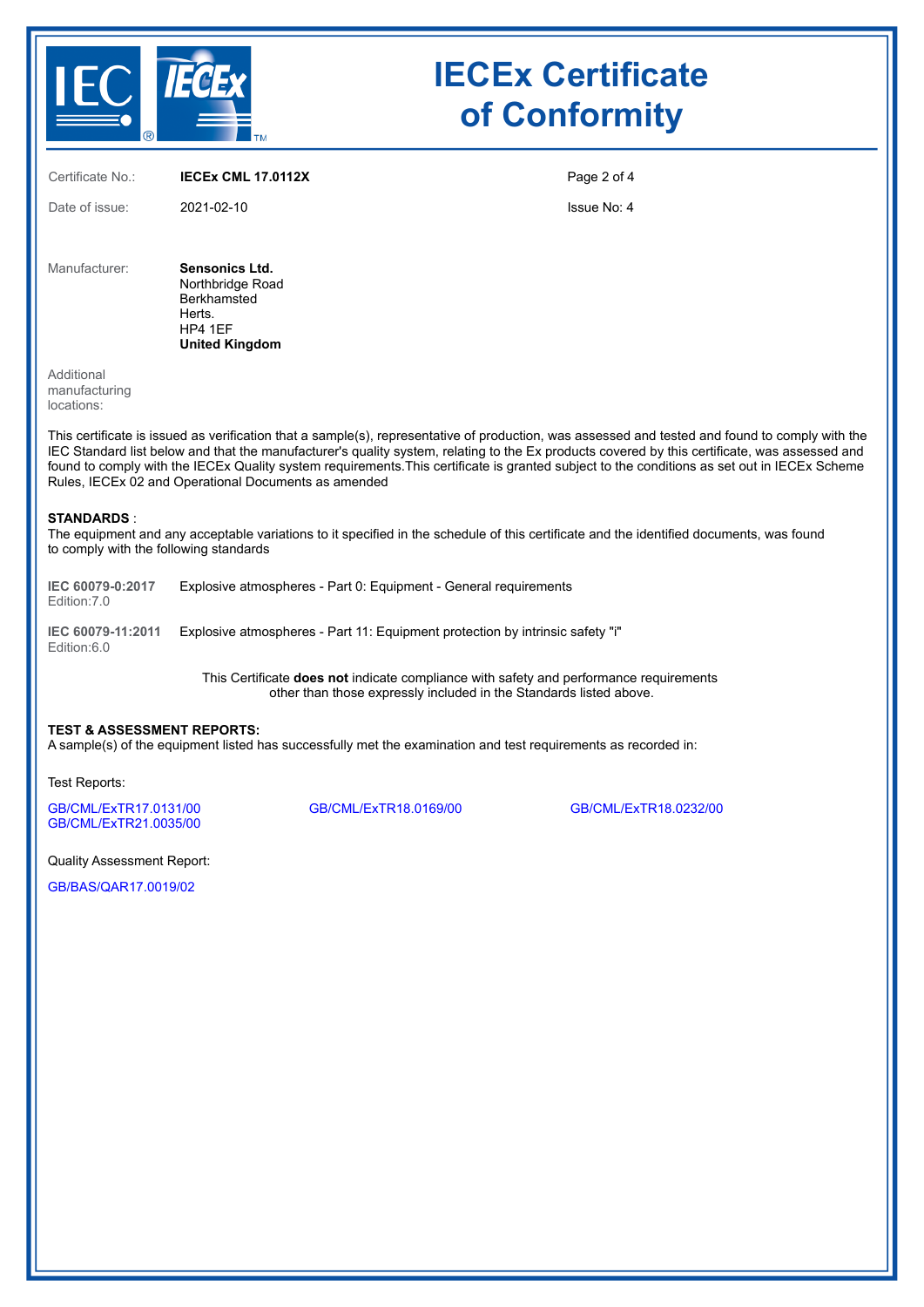

Certificate No.: **IECEx CML 17.0112X**

Date of issue: 2021-02-10

Page 3 of 4

Issue No: 4

#### **EQUIPMENT:**

Equipment and systems covered by this Certificate are as follows:

The XPR Series Eddy Current Probes comprise a range of driver and transmitter assemblies, eddy current probes, and extension cables. The drivers and transmitters comprise an encapsulated electronics assembly mounted in a non-metallic or aluminium alloy enclosure with external connections for the detachable probe and for connection to remote power and control equipment. The probes comprise an encapsulated sensing coil mounted within a variety of metal housing types.

**Refer to Certificate Annex for full description and Conditions of Manufacture.**

**SPECIFIC CONDITIONS OF USE: YES as shown below: Refer to Annex for Specific Conditions of Use.**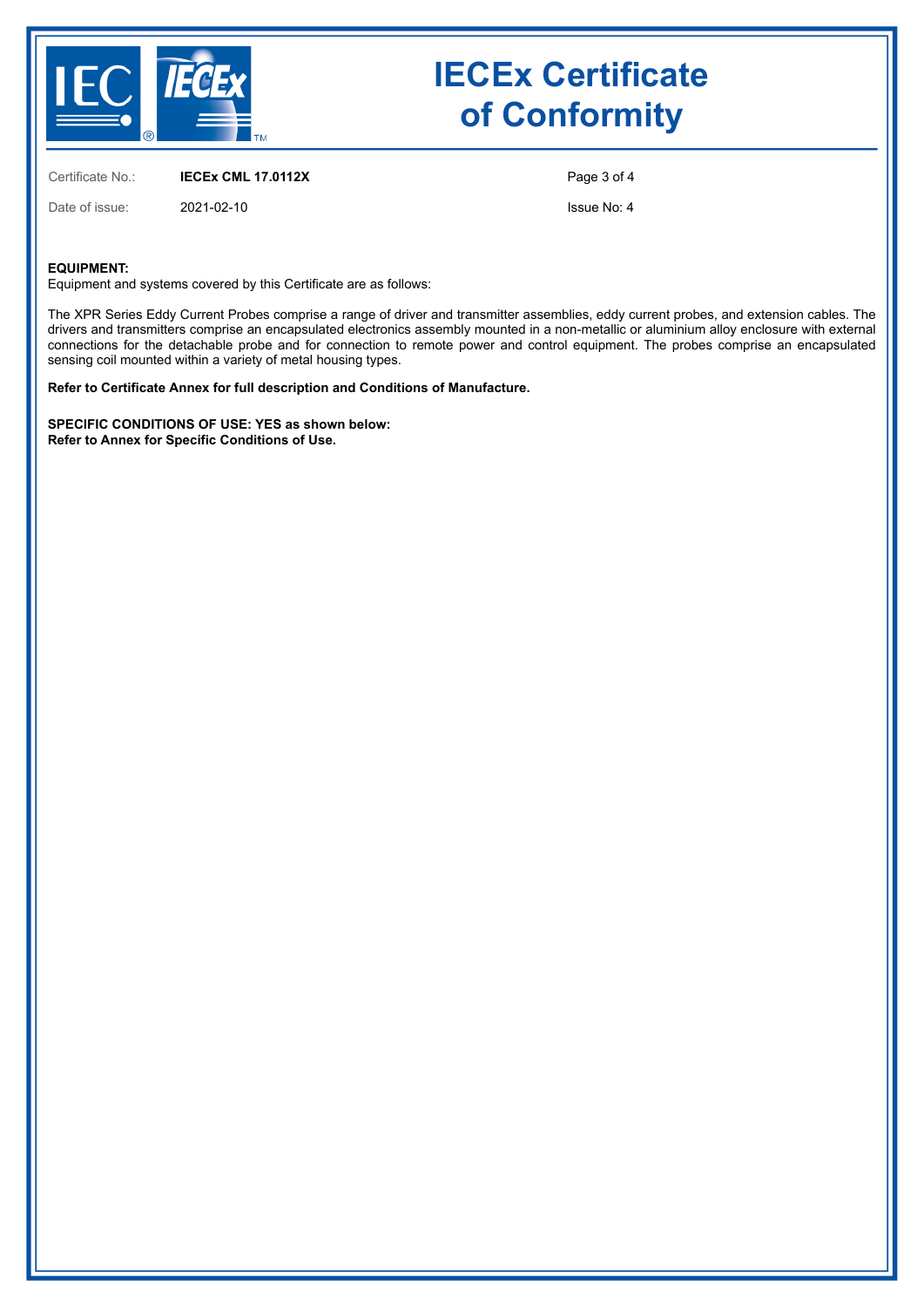

Certificate No.: **IECEx CML 17.0112X**

Date of issue: 2021-02-10

Page 4 of 4

Issue No: 4

**DETAILS OF CERTIFICATE CHANGES (for issues 1 and above) Refer to Certificate Annex.** 

**Annex:**

[IECEx CML 17.0112X Iss. 4 Certificate Annex\\_1.pdf](https://www.iecex-certs.com/deliverables/CERT/51948/view)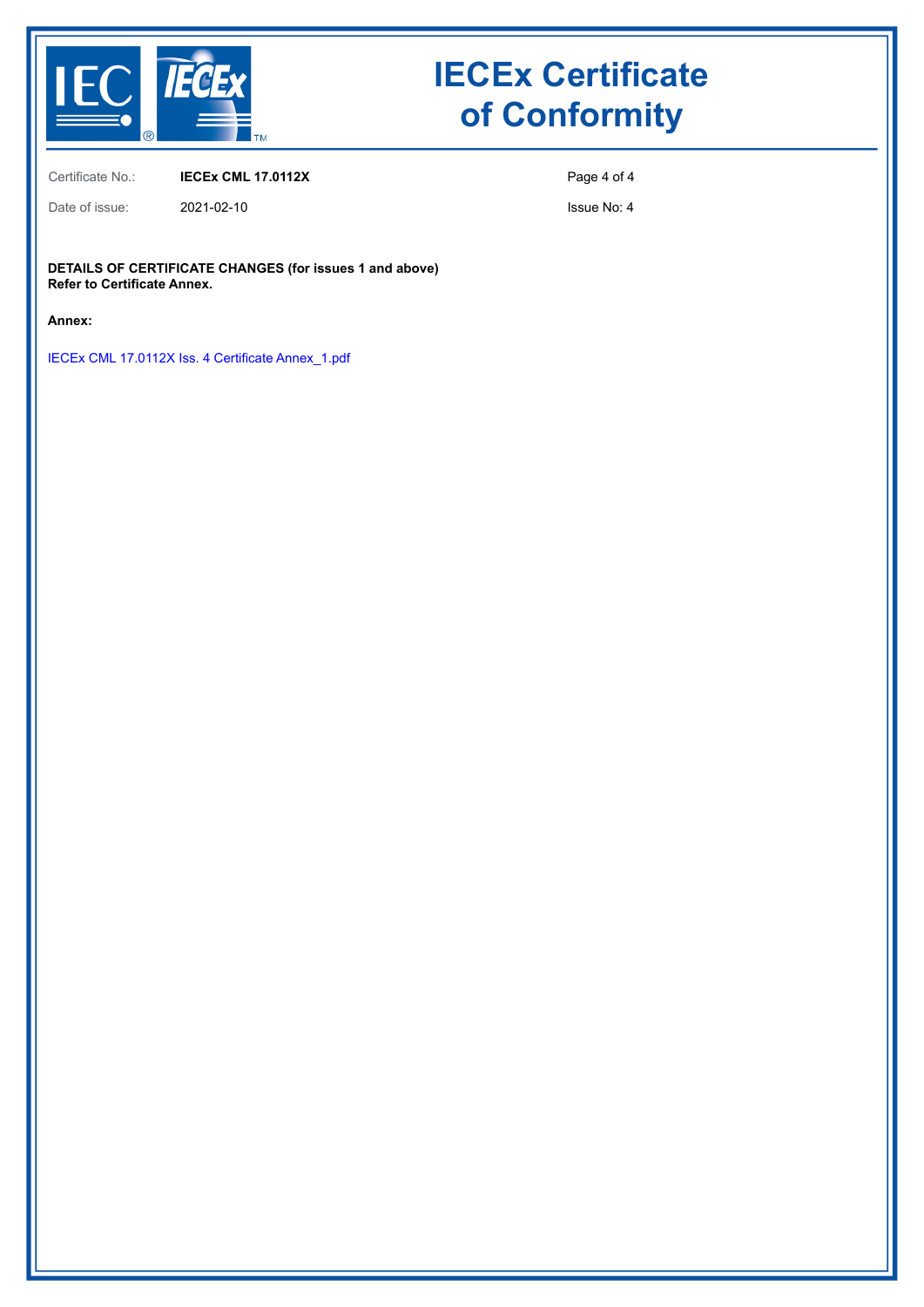**Annexe to: IECEx CML 17.0112X Issue 4 Applicant: Sensonics Ltd. Apparatus: XPR Series Eddy Current Probes**



## **Product Description**

The XPR Series Eddy Current Probes comprise a range of driver and transmitter assemblies, eddy current probes, and extension cables. The drivers and transmitters comprise an encapsulated electronics assembly mounted in a non-metallic or aluminium alloy enclosure with external connections for the detachable probe and for connection to remote power and control equipment. The probes comprise an encapsulated sensing coil mounted within a variety of metal housing types.

The drivers and transmitters are intended to be connected to two intrinsically safe sources located in the non-hazardous area. One source provides the power (nominal -24V for the XED and +24V for the DNX803x) and the other source is for connection to the equipment signal output. Three models of driver and transmitter are available. Each model has the following safety description:

| <b>XED Driver</b> |  | <b>DNX8031</b><br><b>Transmitter</b> |    | <b>DNX8033</b><br><b>Transmitter</b> |                       |    |       |                       |
|-------------------|--|--------------------------------------|----|--------------------------------------|-----------------------|----|-------|-----------------------|
|                   |  | Ui = $-27V$                          |    |                                      | Ui = $28V$            |    |       | Ui = $28V$            |
| li                |  | $= 200mA$                            |    |                                      | $\mathsf{li}$ = 200mA |    |       | $\mathsf{li}$ = 200mA |
| Pi                |  | $= 1W$                               |    |                                      | $Pi = 1W$             |    |       | $Pi = 1W$             |
|                   |  | $Ci = 21nF$                          |    | $Ci = 0$                             |                       | Ci | $= 0$ |                       |
|                   |  | Li = $270\mu$ H                      | Li |                                      | $\Omega$              | Li |       |                       |

Intrinsic safety is achieved by limiting energy storage and discharge, encapsulation, and by connecting to the non-hazardous area via intrinsically safe interface devices.

### **Marking**

Regarding the marking of the probes; these are defined as 'small equipment', so reduced marking has been applied on the equipment. The temperature class and assigned maximum surface temperature of the probe are dependent on the upper ambient temperature, as defined in the Special Conditions for Safe Use.

### **Conditions of Manufacture**

The following conditions are required of the manufacturing process for compliance with the certification:

i. Where the product incorporates certified parts or safety critical components, the manufacturer shall ensure that any changes to those parts or components do not affect the compliance of the certified product that is the subject of this certificate.

> Unit 1. Newport Business Park New Port Road Fllesmere Port **CH65 4LZ**

 $T +44(0) 151 559 1160$  $E$  info@cmlex.com